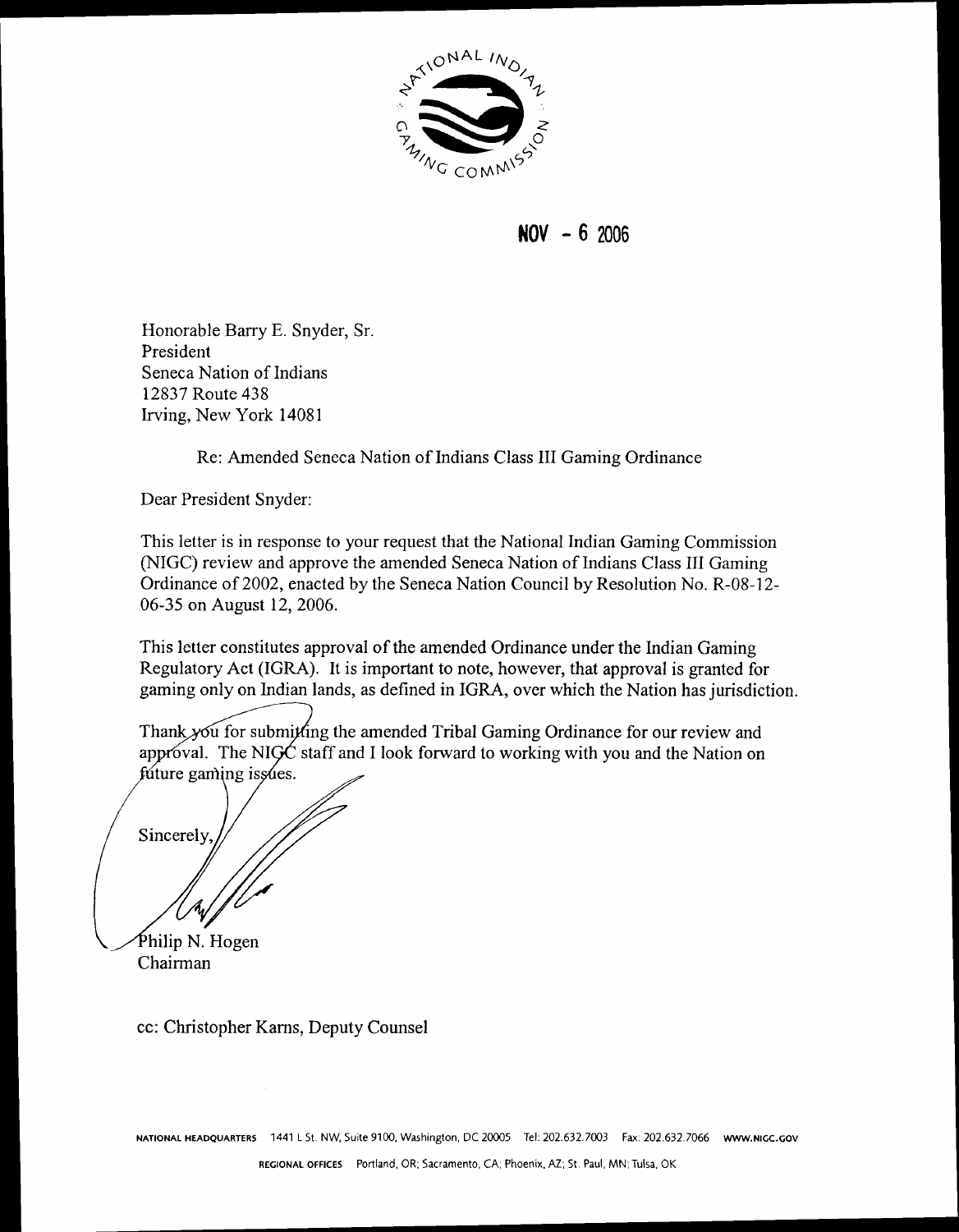## **Seneca Nation of Indians**

SEP  $-1$  2006

**President** - Bany **E.** Snyder, Sr. **Clerk** - Geraldine **Huff** 

> **12837 ROUTE 438 IRVING, NEW YORK 14081**

> > **Tel. (716) 532-4900 FAX (716) 532-9132**



**Treasurer** - Maurice **A.** John

**P.O. BOX 231**  SALAMANCA, NEW **YORK 14779** 

**Tel. (716) 945-1790 FAX (716) 945-0150**  AT THE REGULAR SESSION OF COUNCIL OF THE SENECA NATION OF INDIANS HELD ON AUGUST 12,2006, AT THE WILLIAM SENECA BUILDING ON THE CATTARAUGUS TERRITORY, IRVING, NEW YORK, 14081.

CN: R-08-12-06-35

EXECUTIVES PRESENT:

PRESIDENT - BARRY E. SNYDER SR. CLERK - GERALDINE HUFF<br>TREASURER - MAURICE A. JOHN MAURICE A. JOHN

## APPROVING CERTAIN AMENDMENTS TO THE CLASS III GAMING ORDINANCE OF 2002 / APPROVAL

- MOTION: by Adrian Stevens, seconded by Tina Abrams, that the Seneca Nation Council approves the following resolution;
- WHEREAS, The Seneca Nation of Indians has entered into a Nation-State Gaming Compact with the State of New York (the "Compact") and adopted a Class **U** Gaming Ordinance of 2002 (as most recently amended on April 26,2004) (the "Ordinance"); and,
- WHEREAS, The Nation's Council finds it in the best interests of the Nation and its members to amend the Ordinance to make the Ordinance consistent with the Compact and to otherwise clarify and correct certain oversights in the current draft;

NOW THEREFORE BE **IT** 

- RESOLVED, That the Nation's Council hereby adopts the amendments to its Class I11 Gaming Ordinance of 2002, as set forth in Attachment "A" hereto; and be it further
- RESOLVED, That the Nation's Council authorizes and directs President Bany E. Snyder, Sr. to submit the attached amendments to the Chairman of the National Indian Gaming Commission for his review and anticipated approval.

ALL IN FAVOR MOTION CARRIED

## **CERTIFICATION**

I hereby certify the foregoing extract is a true and correct copy from the minutes of the Regular Session of Council of the Seneca Nation of Indians held on August 12, 2006, on the Cattaraugus Territory, original of which is on file in the Clerk's Office of the Seneca Nation of Indians.